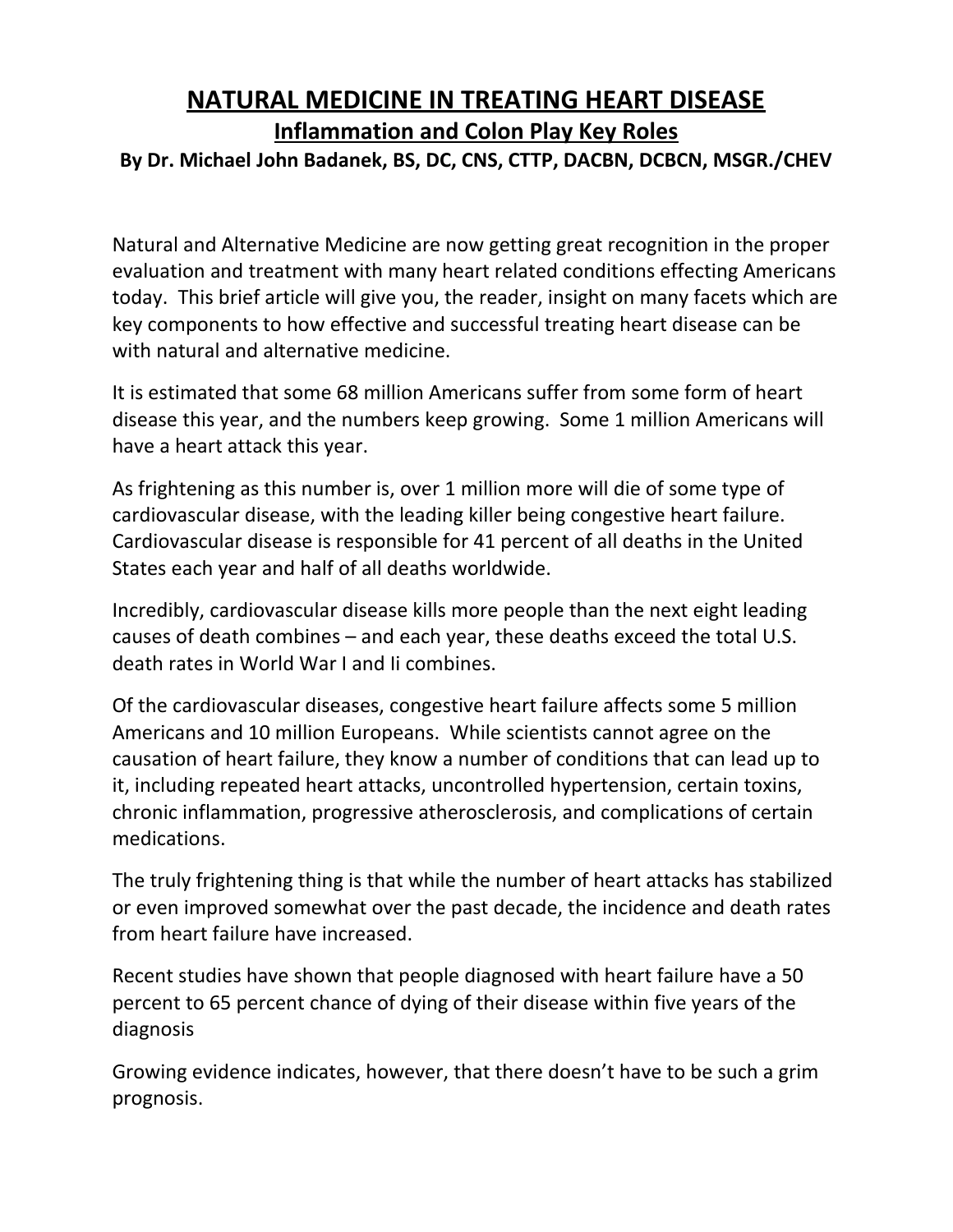## **What is Heart Failure?**

The heart is a hollow ball of muscle that normally is about the size of your fist. This incredible organ beats over 100m000 times a day, pumping some 2,000 gallons of blood through 60,000 miles of blood vessels – that's equal to almost two and a half times around the planet.

This four chambered pumping machine is divided into right and left systems. The right atria and ventricle pump blood to the lungs to pick up oxygen and get rid of carbon dioxide, and the left atria and ventricle pump this oxygenated blood to all the organs and tissues of your body.

In heart failure, one, and eventually both, of these pumping systems are defective, so that blood begins to back up in the veins, causing engorgement of poorly oxygenated blood in our tissues and organs.

This leads to a number of symptoms:

**Shortness of breath especially with exertion Swelling of the ankles Chronic, sometimes bloody, cough Extreme weight loss Extreme fatigue**

In the early stages, the heart tries to fight back by enlarging its muscles, like a bodybuilder. The harder is gets until finally the muscle gives out, causing the blood to back up in the lungs, resulting in massive leakage of fluid (plasma0 into the lungs.

Before the frightening endgame begins, these patients suffer from a number of organ failures and related problems.

This is because the blood that has backed up in the veins causes engorgement in all organs and tissues of the body, including the kidneys, lungs, gastrointestinal tract, and even the brain.

Worse, this blood has very low levels of oxygen (a condition called hypoxia), which deprives these organs and tissues of this vital factor.

#### **What Newer Studies Are Finding**

Heart failure, like so many other conditions, is strongly linked to chronic inflammation and specific immune over activity.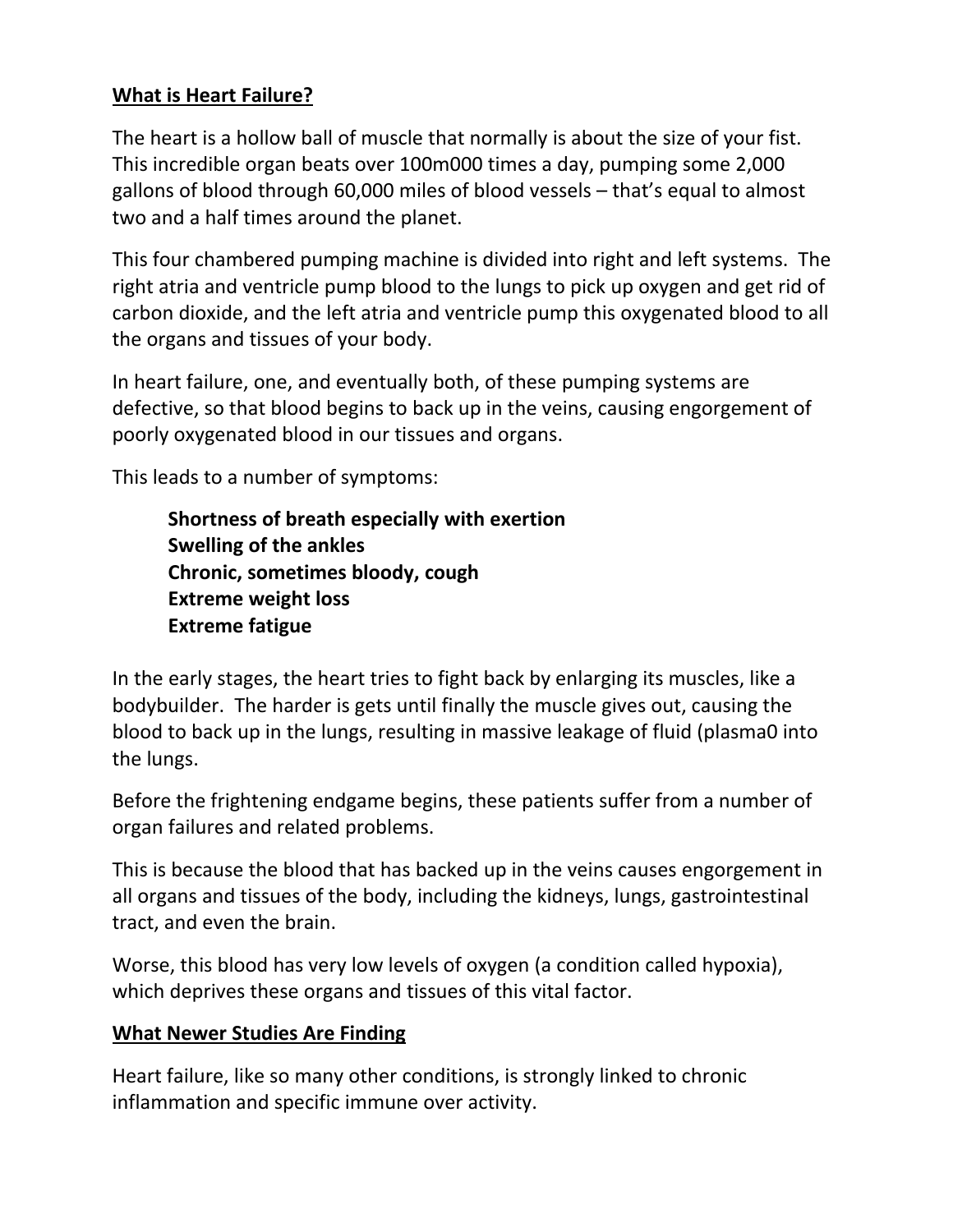The debate among scientists is simply this: Which comes first? Is the inflammatory immune reaction the cause of the heart failure, or is the inflammation caused by the heart failure and, once started, makes it progress rapidly?

So far, we only know for sure that it causes the condition to advance – fast.

Studies of many heart failure patients have clearly shown that the levels of certain inflammation markers, such as the high-sensitivity C-reactive protein (hsCRP), interleukin-6 (IL-6) and tumor necrosis factor-alpha TNF-, accurately predict who will have the most rapidly advancing heart failure and who is more likely to die.

Likewise, high levels of inflammatory cytokines, such as TNF-, IL-6, and CRP, may in f act cause a number of the symptoms of heart failure.

It was first reported in 1990m that blood levels of TNF- were much higher in people with heart failure than people with normal heats – some 10 times higher. Those with the highest levels of TNF- had the most advanced disease and had the worst weight loss (called cachexia).

Further evidence was found when researchers examined diseased hearts that had been removed during heart transplantation and found that these heart hearts cold produce the TNF-themselves and that it did not come just from blood.

In another study, doctors followed 152 heart-failure patients for at least 12 months. Researchers found that measures of inflammatory markers. (TNF-, s TNFR2, IL\_6, and CD14) accurately predicted, independently, who would have the poorest prognosis.

Of these factors, the more powerful predictor was the TNF-level). Those with the highest levels of TNF- (sTNFR1) had a 12-fold higher risk of mortality than those with the lowest levels of TNF-.

Yet another study found that risk was highly correlated to hsCRP blood levels.

What this means is that the more intense the inflammation, the greater the damage to the heat and the more aggressively the heart muscle will degenerate.

This finding solves a quandary cardiologists faced for so many years: Why do some heart-failure patients seem to do fairly well while others deteriorate rapidly and die?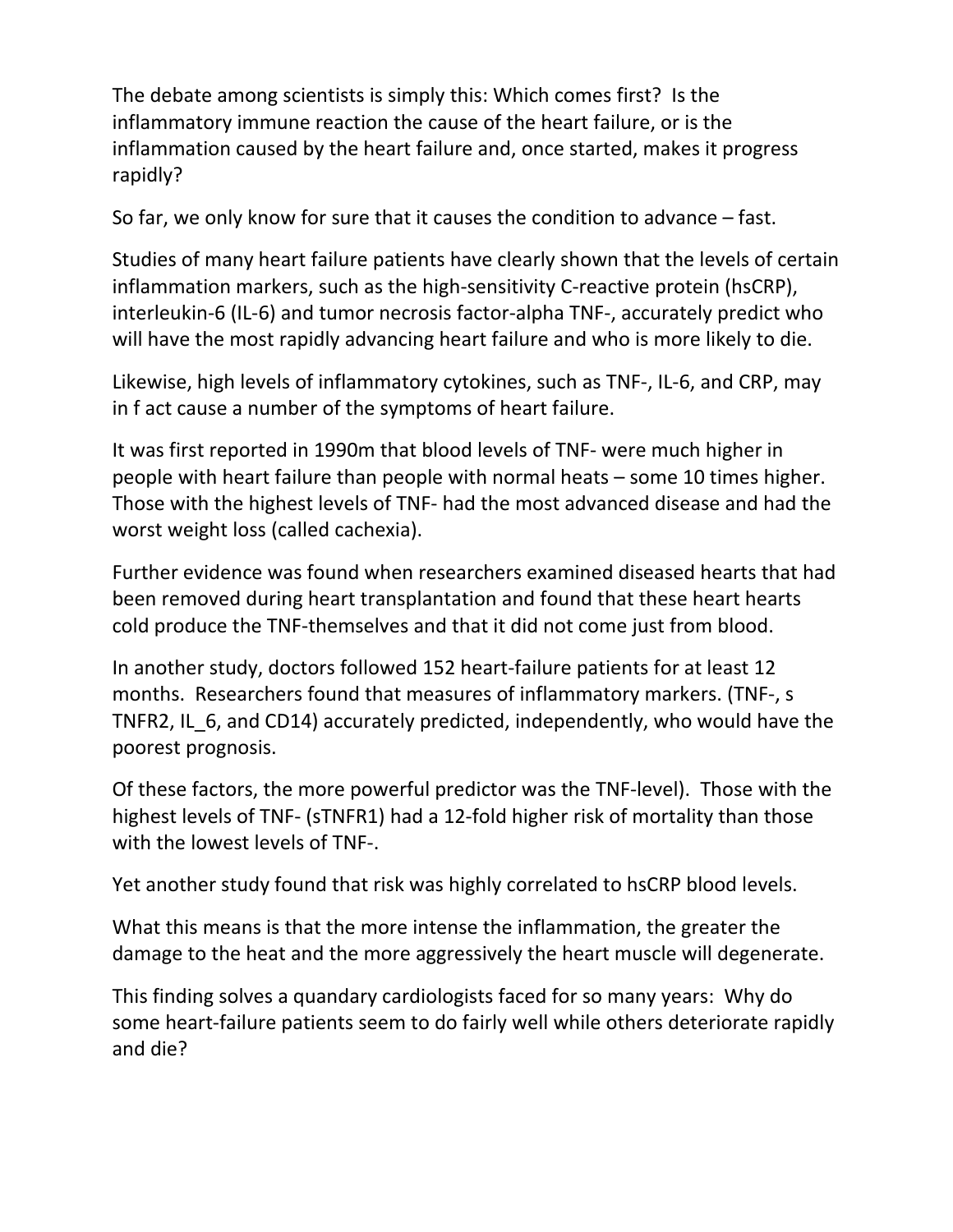Inflammation, especially chronic elevation of heart muscle and blood levels of inflammatory cytokines, directly and indirectly, causes massive destruction of the heart:

# **Destroys heart-muscle cells Damages the lining of coronary blood vessels and cardiac microvessels (called endothelium) Damages the heart's electrical conduction system**

Inflammation results in very high levels of free radicals and lipid peroxidation products in the heart muscle, activation of prostaglandin pathways that further accelerate inflammation, and formulation of free radicals.

What all this means is that even if inflammation is not the primary cause of heart failure, it plays a major role in the acceleration and worsening of heart failure.

I believe that inflammation is a major player in heart failure itself. If we look at all the known links to heart failure, such as hypertension (high blood pressure), failure of heart valves, mercury exposure, infections and atherosclerosis – they are all associated with high levels of inflammatory cytokines.

So, no matter the actual initiating clinical event, it is chronic, low-level inflammation and the resulting high levels of oxidative stress that are causing the progressive destruction of the heart muscle.

While the inflammatory cytokine TNF- has gotten a lot of attention, both as a marker for heart failure prognosis and as a target for treatment, the inflammatory cytokine-IL-6 (interleukin-6) may be even more important.

Studies have shown that IL-6 levels are much higher in patients with the most severe heart failure and that it directly damages the heart muscle, leading to deterioration of heart-function lab tests, such as heart filling, pressure, ejection fractions, and cardiac output. In fact, cardiology researchers consider IL-6, to be a very strong independent risk factor—the higher the level, the greater the risk.

CRP is also a strong independent risk factor, and we know that it is IL-6, that drives the production of CRP in the liver. CRP is not only a marker for inflammation; it is a powerful inflammatory cytokine itself.

## **Role of the Gut in Heart Failure**

Here is one of the mysteries of heart failure; What is the source of the continuous immune-inflammatory reactions? In 1997, Dr. Stefan D. Anker ad co-workers